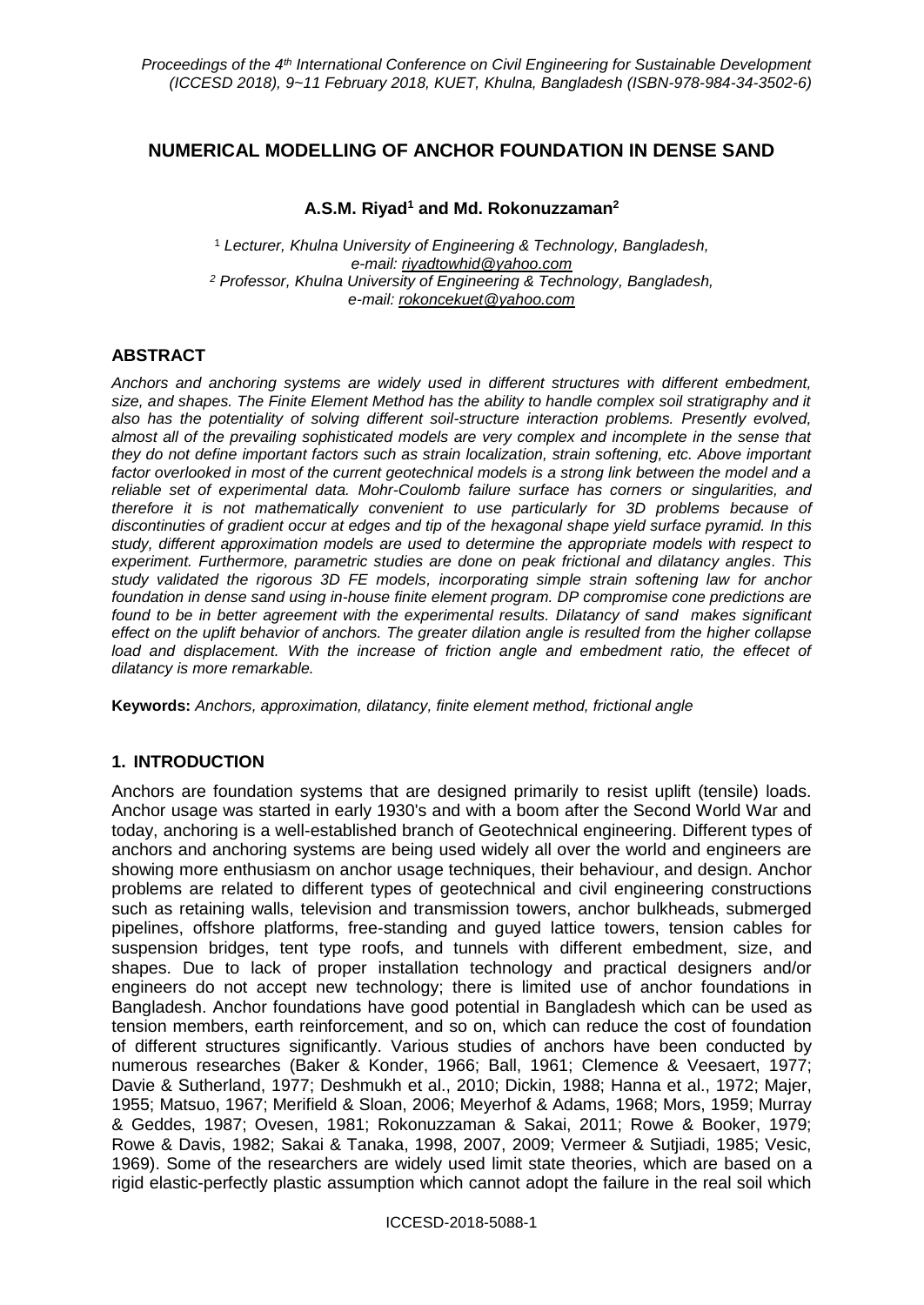is highly progressive. So, the displacement based elastoplastic finite element method (FEM) is widely being used by the geotechnical researchers and engineers to find the loaddisplacement relationship and, thus, the collapsed load, due to its robust ability to deal with the complicated geometry and loadings, nonlinear constitutive law, anisotropic nature of soils, etc. The widely used model in elastoplastic geotechnical analysis is Mohr-Coulomb yield criterion. While this yield criterion is superseded by more complicated soil models for advanced applications, is widely used in the geotechnical analysis. The most important advantages of this model are its simplicity and the finite element solutions can be compared with different classical plasticity equations which is more useful for validating finite element codes (Abbo & Sloan, 1995). Rowe and Davis (1982) applied elasto-plastic FEM with Mohrcoloumb failure criteria and continuous dilatancy, producing highly conservative design charts. Vermeer and Sutjiadi (1985) used non-associated elasto-perfectly plastic FEM model (Borst & Vermeer, 1984) to validate their proposed design equations. Merifield and Sloan (2006) used elasto-perfectly plastic FEM with Mohr-Coulomb yield criteria to compare their results obtained by limit state theories. Mohr-Coulomb failure surface has corners or singularities, and therefore it is not mathematically convenient to use particularly for 3D problems because of discontinuties of gradient occur at edges and tip of the hexagonal shape yield surface pyramid. It is well known that these singularities often cause stress integration schemes to perform inefficiently or fail. Originally the corners and the apex of the Mohr-Coulomb yield surface caused problems in the numerical implementation, so an approximate yield surface with smoothed or rounded corners has to be used. The singularities in the yield surfaces, where the gradient with respect to the stresses is undefined, occur at  $\theta = \pm 30^{\circ}$ . To deal with these singularities which are often encountered in finite element analysis, a satisfactory method is needed under the conditions of axial symmetry (Sloan & Booker, 1986). Nowadays, methods for implementing the corners explicitly exist, but the use of the rounded surfaces is still widespread. The implications of using these approximations, however, are not documented in the literature. Various techniques for dealing with these corners have been discussed by Hinton and Owen (1986); Sloan and Booker (1986); Zienkiewicz and Pande (1977). Drucker-Prager model has been proposed by Drucker and Prager (1952) as a smooth approximation to the Mohr-Coulomb law. The Drucker Prager model can also be made either more or less conservative than the Mohr-Coulomb law by fitting it to the inner or outer apices (Mijangos & O'Kelly, 2009). For non-associative flow rule, the major symmetry of the consistent tangent operator is lost. Further, cone apex is singular, and the normal to the potential surface is not defined. Special algorithmic treatment is needed around this region (Hofstetter & Taylor, 1991). In order to approximate the Mohr-Coulomb hexagon on the deviatoric stress plane  $(\pi$  plane), several strategies are available for determining Drucker-Prager cone parameters. According to author knowledge, no researcher has proposed a rigorous numerical model which can consider the combined effect of peak frictional angle, dilatancy, and singularities for the rectangular anchor foundations buried in the dense sand. So, in this study, an elasto-plastic 3D FEM model, incorporating non-associated simple stain softening constitutive law with shear-band, is validated against model tests to simulate uplift load-displacement relationships of rectangular anchor foundations and also determine the effect of peak frictional angle, dilatancy and Drucker-Prager approximation on the uplift behaviour of the shallow rectangular anchor in sand.

# **2. METHODOLOGY**

In this study, an in-house finite element programs written in FORTRAN which is coded by Professor Tanaka is used. 3D FEM model is validated using simple strain softening law, for the vertically uploaded rectangular anchor foundations embed in dense sand for clearly understanding the related failure mechanisms. Furthermore, different approximate models to the exact Mohr-Coulomb model in the in-house finite element programs are implemented.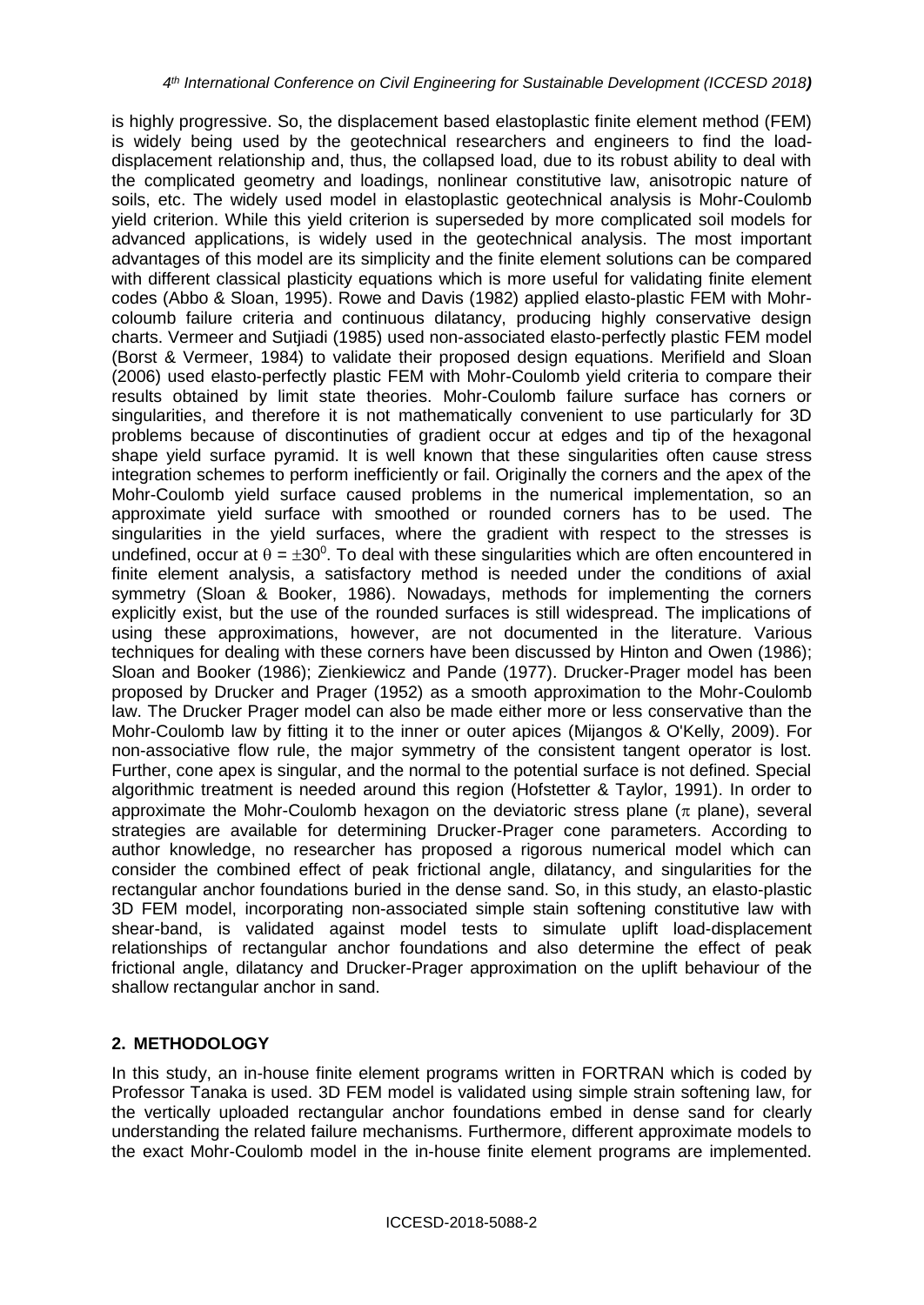Besides, design graphs are developed for the practical design based upon detailed parametric studies on peak frictional and dilatancy angles.

### **2.1 Physical Modeling**

The experimental setup, which is used for the experiments, is shown in Figure 1. The experimental results are used in this study with taking the permission from Sakai and his research group conducted at Mie University. The detailed procedure can be found from Rokonuzzaman and Sakai (2011).



Figure 1: Setup for the anchor pullout experiment (Rokonuzzaman & Sakai, 2011)

## **2.1.1 Numerical Modeling**

The 3D FE model uses the nonlinear elasticity (Hardin & Black, 1968), non-associated flow rules (Drucker-Prager potential and Mohr-Coulomb yield surface), simple strain softening constitutive law (Walters & Thomas, 1982) in an elasto-plastic framework. The dynamic relaxation method devised with return mapping algorithm (Sakai & Tanaka, 2009; Tanaka & Kawamoto, 1988) is used for the fast solution of highly nonlinear equations (e.g. dense Toyoura sands with the high frictional angle of 45°), which is very essential for 3D problems to save computational time. The standard FE solutions of strain-softening material are strongly meshed size-dependent. Several techniques have been proposed to resolve the mesh-dependent pathology of FE solutions; Pietruszczak and Mroz (1981) proposed the idea of employing a softening modulus scaled by the element size, which is used here.

A characteristic photograph of the ground surface is shown in Figure 2. It has two symmetrical vertical planes passing through the center of the foundation, validating the necessity of 3D design consideration. Also, taking the benefits of this symmetry, one-quarter of the domain is discretized into finite elements; some meshes are shown in Figure 3. The mesh extends following the recommendation of Bray et al. (1989). Zero-displacement boundary conditions are applied to prevent the out of plane displacements of the central vertical symmetrical boundaries and the base of the mesh was fixed in all three coordinate directions, except the anchor plate area. The differential quasi-elastic displacements are applied along the anchor boundary in small consecutive increments till to the failure, and the corresponding nodal forces were averaged over the displacement control nodes to find the uplift load. To construct the mesh, the same type of element, and the equivalent boundary conditions, soil conditions, and analysis procedure are maintained. Following the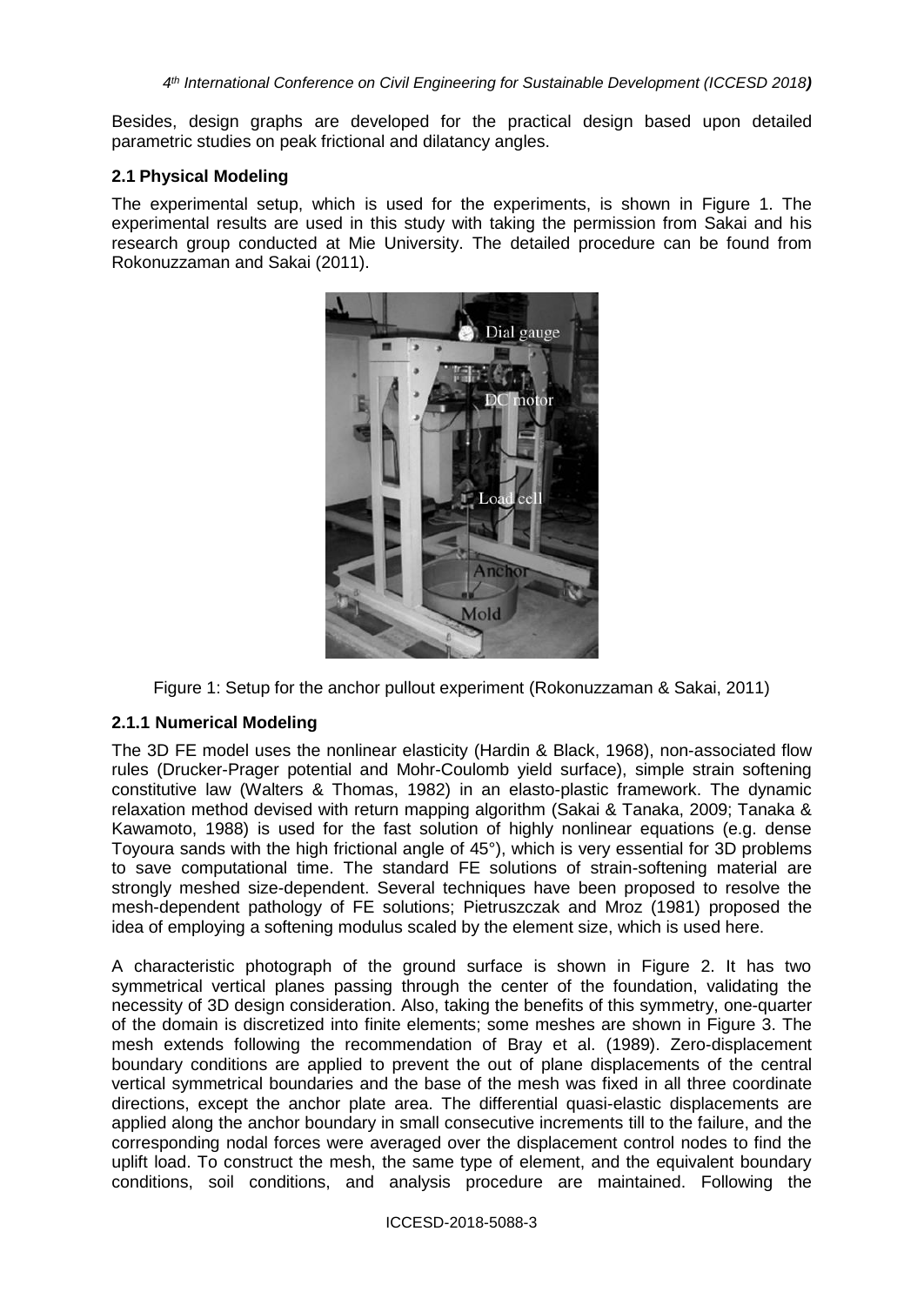recommendations of Lindsay (1980), the displacement (δ) and the uplift load (P) are normalized as the displacement factor,  $\delta$ /B, and the pullout resistance factor, N<sub>p</sub> (=P/γ<sub>d</sub>HBL), respectively. The material parameters are used for the analysis is shown in Table 1.

| <b>Parameters</b>                           | <b>Properties</b> |
|---------------------------------------------|-------------------|
| Density ( $g/cm3$ )                         | 1.63              |
| Void ratio, e                               | 0.62              |
| Relative density, D <sub>r</sub>            | 0.95              |
| Coefficient of shear modulus, $G_0$         | 500               |
| Peak frictional angle, $\phi_{\rm p}$       | 45                |
| Dilatancy angle, $\psi$                     | 20                |
| Residual frictional angle, $\phi$ (degrees) | 33                |
| Poisson's ratio                             | 0.3               |
| B                                           | 0.5               |
| C                                           | 0.5               |
| n                                           | 0.5               |

Table 1: Parameters for Simple Strain Softening Material Models

Such a numerical model incorporating softening law must be verified before to apply for the analysis of anchor foundations, as the FE solutions can be sensitive to mesh size. For this purpose, cubic hexahedral elements finite elements of 14208 (Figure 3a) and 6525 (Figure 3b) with the size of 5 mm and 6.25 mm in the central zone, respectively, are used for an anchor foundation (H/B=2, L/B=2, B=50 mm). The curves in the Figure 3c depict the relationship between the numerical pullout resistance and displacement factor, and it is shown that the numerical solutions are not susceptible to the mesh size effect.



Figure 2: Characteristic photograph of heave on ground surface (square anchor)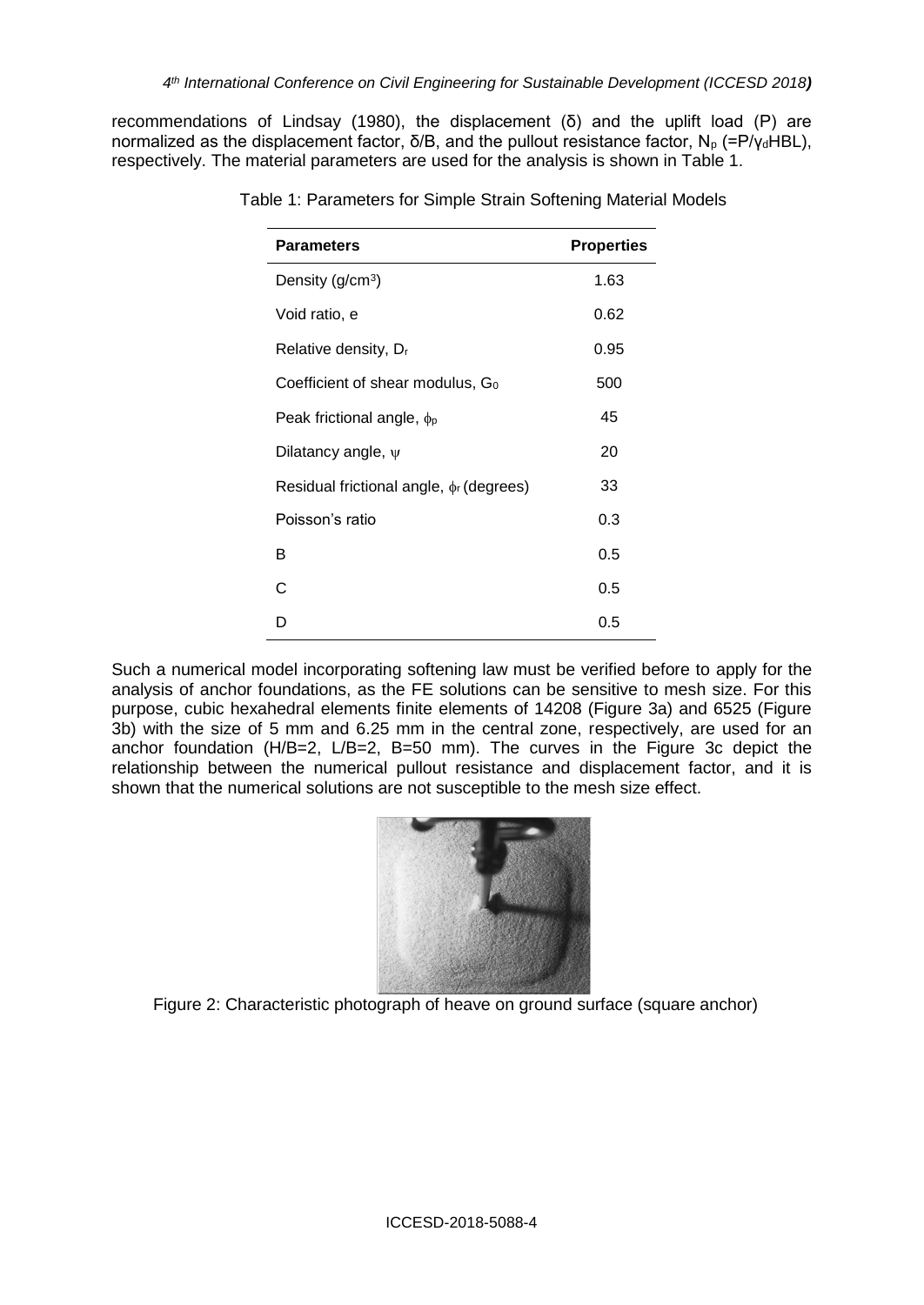*4 th International Conference on Civil Engineering for Sustainable Development (ICCESD 2018)*



Figure 3: Mesh-size effect (*H/B*=2, *L/B*=2, *B*=50 mm): (a) fine mesh (elements=14208), (b) course mesh (elements=6525), and (c) uplift resistance-displacement factor relationship

## **3. RESULTS AND DISCUSSIONS**

### **3.1 Validation and Verification with Experiment**

The curves are shown in Figure 4, depict the experimental and numerical relationships between the pullout resistance and displacement factor of the square and rectangular anchor foundations with L/B= 1, 2, 3, 4, 5 and 6 (B = 50 mm and H/B= 2). The experimental and numerical results show close agreement. All the curves show three distinct phases: the initial phase with the sharp increase in pullout resistance with the anchor displacement, followed by a softening nature of decreasing the pullout resistance with anchor displacement, and, finally, the pullout resistance remains unchanged with the further uplifting of the anchor, defining the residual phase. The overall shape of load-displacement curves is attributed to the progressive failure. The rate of softening after the peak uplift resistance factor is decreasing with the increase of L/B.



Figure 4: Uplift resistance-displacement factor relationships at H/B=2

## **3.2 Effect of Peak Frictional Angle and Dilatancy**

Geotechnical material is non-associated material in apply, so non-associated flow rule ought to be adopted in soil model. Sand dilatancy depends on density and stress level. Dense sand with low-stress level exhibits shear dilation and loose sand with high-stress level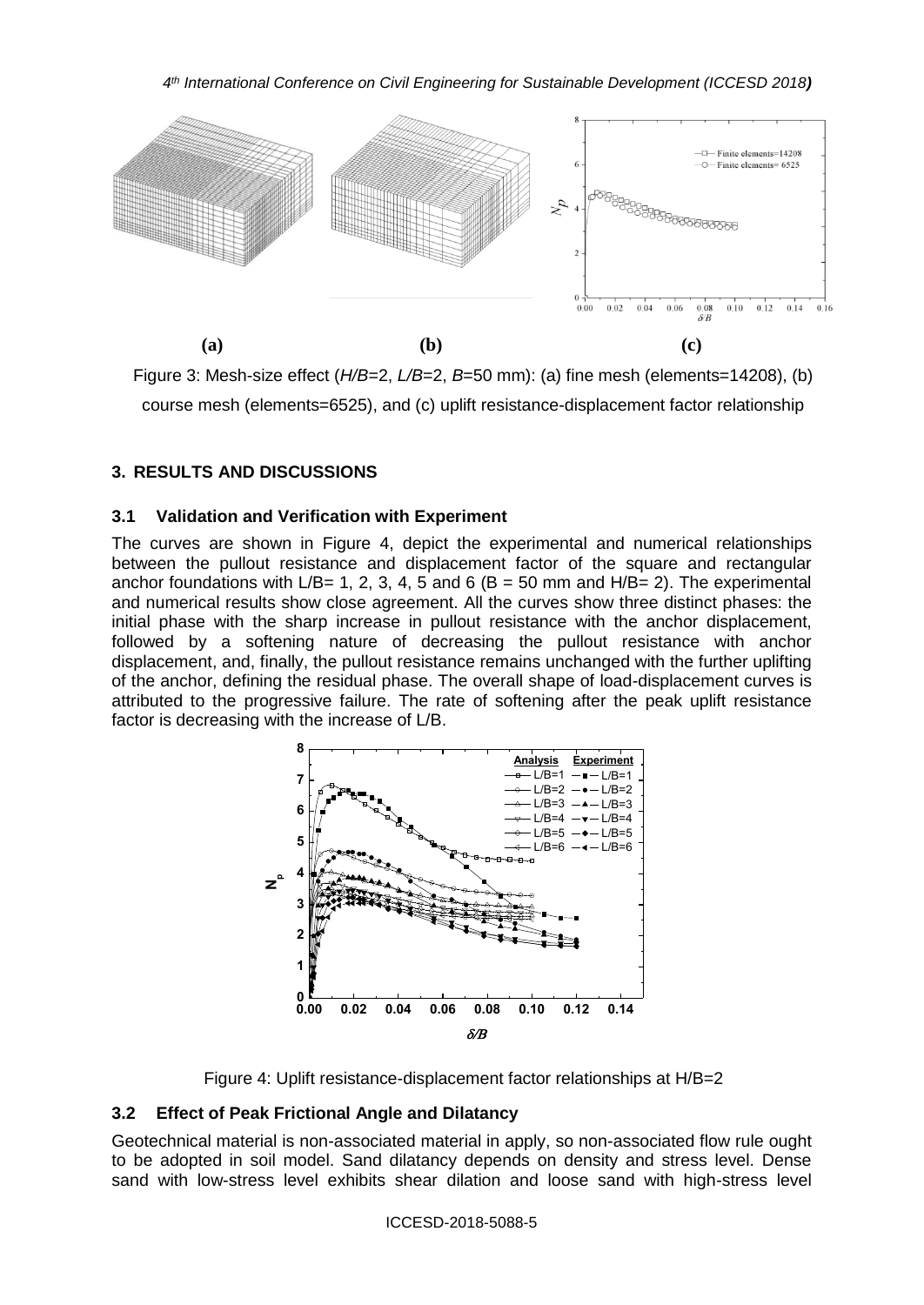usually behaviors shear contraction. The dilation angle of zero degree corresponds to a soil that deforms plastically with zero volume change. This can be an affordable assumption for loose sands (Rowe & Davis, 1982). The uplift behavior of horizontal circular anchors with H/B varying from 1 to 3 have been simulated where φ ranges from 25° to 45°, ψ from 0° to 25°. Figure 5 show the values of  $N_{\text{pu}}$  for H/B= 1, 2, 3 and various sand properties. The uplift capacity increases with dilation angle significantly and the effect of dilatancy become greater with the increase of friction angle and embedment ratio. When H/D=1,  $\phi = 25^{\circ}$  and 45<sup>o</sup>, the uplift capacity for the case that  $\psi = 25^\circ$  are about 1.1 and 1.3 times of the values for the case that  $\psi$ = 0<sup>0</sup>, respectively. When H/D=3,  $\phi$ = 25<sup>0</sup> and 45<sup>0</sup>, the uplift capacity for the case that  $\psi$ = 30<sup>0</sup> are about 1.2 and 1.5 times of the values for the case that  $\psi = 0^0$ , respectively.



Figure 5: Breakout factors for various H/B and sand properties: (a) H/B=1, (b) H/B=2, and (c)<br>H/B=3  $H/B=3$ 

The increases in uplift capacity due to the effect of dilatancy are approximately linear for various embedment ratio and friction angles. Therefore, the breakout factor Npu for a certain value of dilation angle may be determined conveniently by linearly interpolating between the values of Npu for the cases that  $\psi = 0^0$  and 25<sup>0</sup>. The interpolation results are lower than numerical results and the differences are less than about 10%, which is safe for practical engineering. For the convenience of application, the breakout factors are presented in Figure 6, when  $ψ=0<sup>0</sup>$  and 25<sup>0</sup> for various friction angles and embedment ratios.

ICCESD-2018-5088-6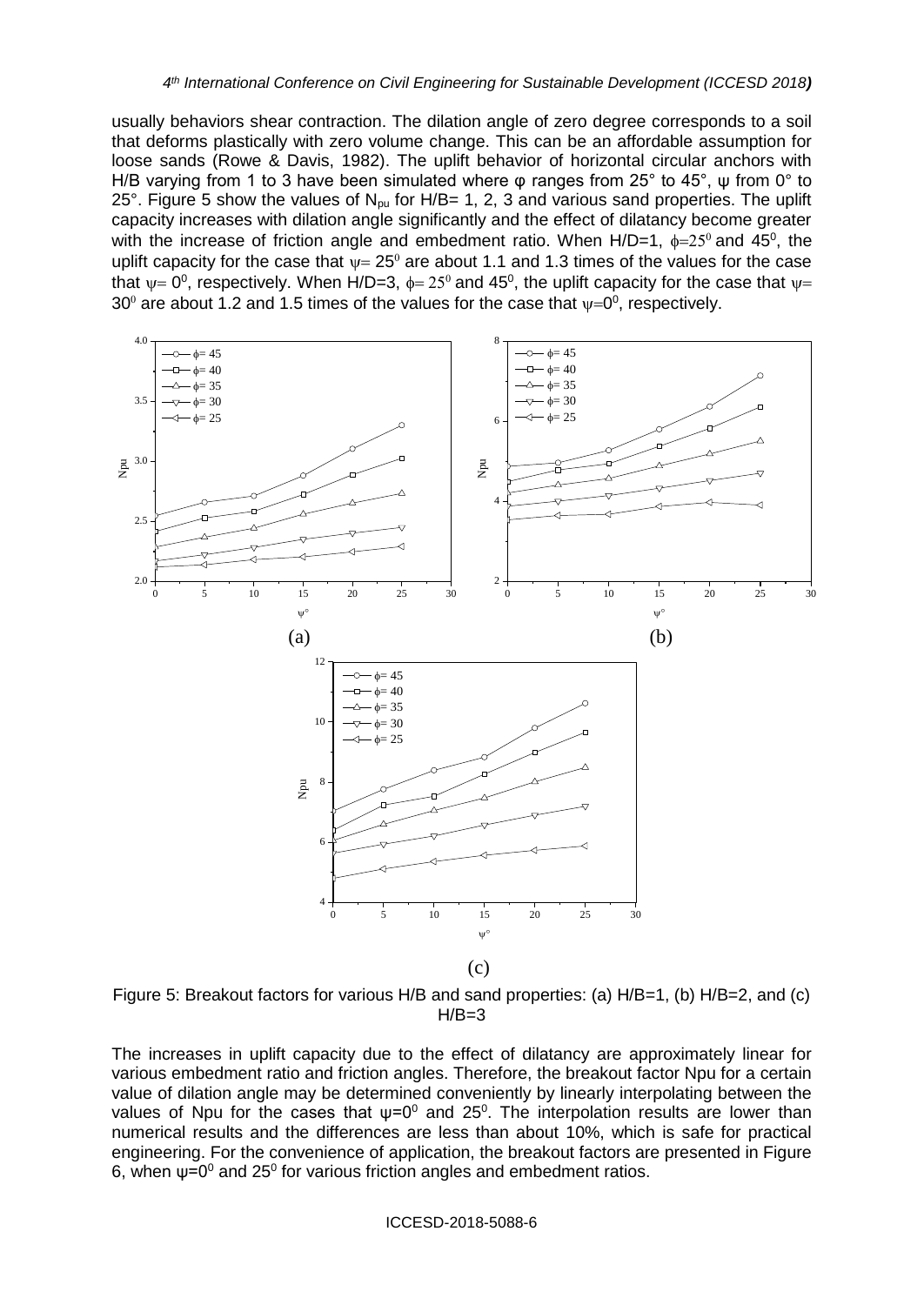

Figure 6. Relationships of H/B and Npu for various  $\psi$ ,  $\psi$   $\psi$   $\rightarrow$   $\psi$ , and Figure 6: Relationships of H/B and N<sub>pu</sub> for various  $\phi$ :(a)  $\psi$  = 0<sup>0</sup>, and (b)  $\psi$  = 25<sup>0</sup>

#### **3.3 Drucker Prager Approximation**

The material parameters are used for the analysis is shown in Table 1. In the M–C criterion, the predicted failure strength is independent of the intermediate principal stress  $\sigma_2$ , which disagrees with the fact that the biaxial compressive strength is always higher than the uniaxial compressive strength for geomaterials. However, the D–P criterion takes into account the influence of  $\sigma_2$ . From all the curves of Figure 7, it is evident that, Mohr-Coulomb model predicts lower strength at greater strains at all stages of loading compares to Drucker-Prager model. The uplift resistance predicted by the DP compromise cone model is in agreement with the experimental results, though the strength value matches well with the Mohr-Coulomb model predictions. As noted before the strains predicted by Mohr-Coulomb model are conservative. These models do not capture the strain softening behaviour which is found in natural soils according to figure.



 $(a) L/B=1$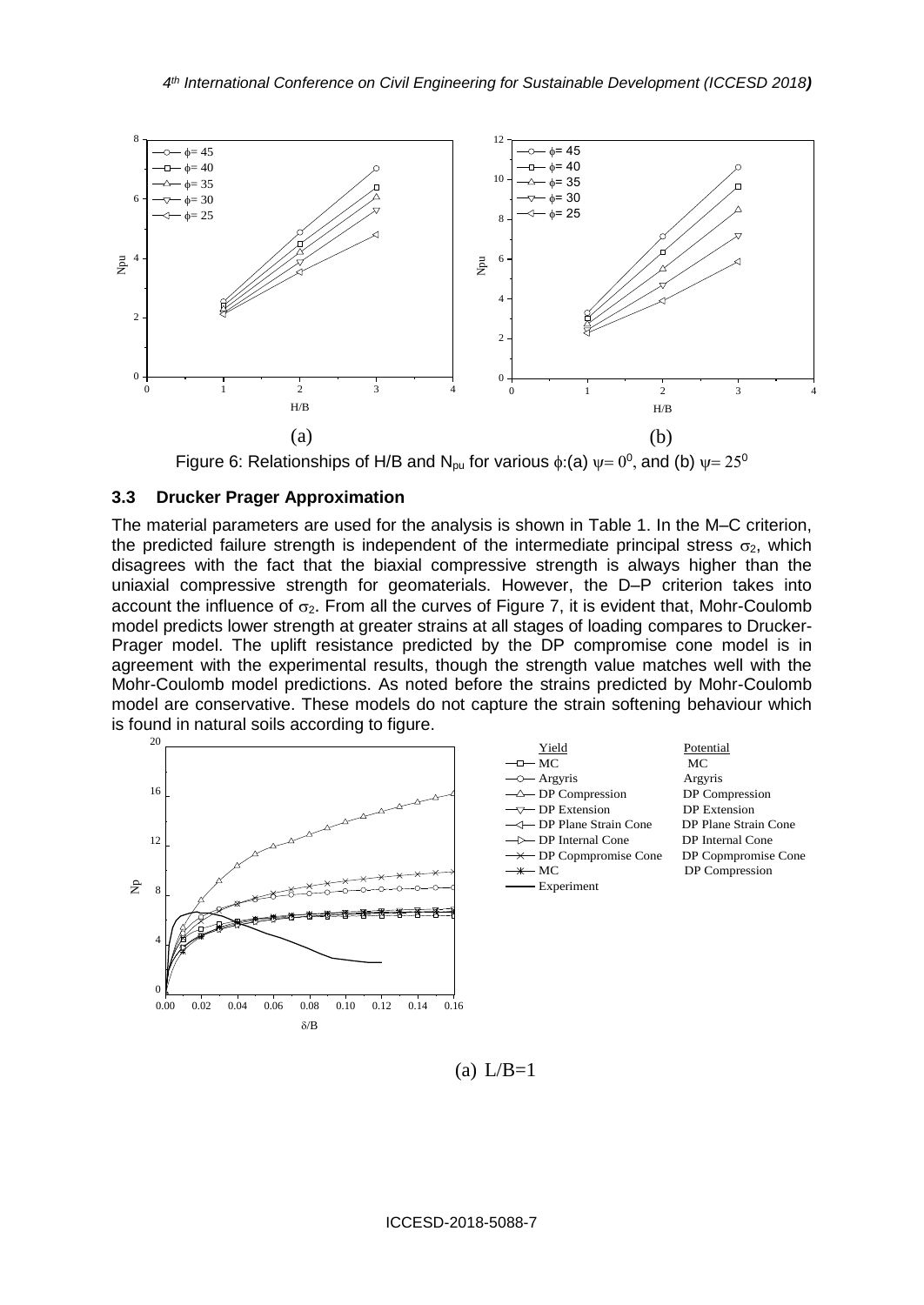

Figure 7: Approximation to Mohr-Coulomb Material Model using 3D FEM

### **4. CONCLUSIONS**

The effects of peak frictional angle, dilatancy, and approximation on the pullout capacity of rectangular anchor foundations buried in dense Toyoura sand is studied through model tests and/or extensive 3D FEM analysis. Dilatancy of sand makes significant effect on the uplift behavior of anchors. The greater dilation angle is resulted from the higher collapse load and displacement when embedment ratio and friction angle are the same. With the increase of friction angle and embedment ratio, the effect of dilatancy is more remarkable. The relationships of dilatancy angles and breakout factors are approximately linear for the same embedment ratio and friction angle. From observations, the Drucker-Prager compromise cone predictions are found to be in better agreement with the experimental results. The Mohr-Coulomb predictions are conservative and hence are in vague in many practical situations in engineering practice. The soils exhibiting post-peak softening, probably due to the presence of natural structure is not predicted by any of these models. Overall, the uplift resistance-displacement factor relationship, response stiffness, and peak uplift resistance factor are the functions of peak frictional angle and dilatancy. Thus, for the practical design and analysis of rectangular anchor foundations, it is necessary to use such a 3D FEM model to handle the issues of soil behavior, geometrical and so on factors.

### **REFERENCES**

- Abbo, A., & Sloan, S. (1995). A smooth hyperbolic approximation to the Mohr-Coulomb yield criterion. *Computers & structures, 54*(3), 427-441.
- Baker, W. H., & Konder, R. L. (1966). Pullout load capacity of a circular earth anchor buried in sand. *Highway Research Record*(108).
- Ball, A. (1961). *The resistance to breaking-out of mushroom foundations for pylons.* Paper presented at the Proceedings of 5th International Conference on SMFE.
- Borst, R. D., & Vermeer, P. A. (1984). Possibilites and limitations of finite elements for limit analysis. *Geotechnique, 34*(2), 199-210.
- Bray, J. D., Seed, R. B., & Seed, H. B. (1989). *The effects of tectonic movements on stresses and deformations in earth embankments*: Earthquake Engineering Research Center, University of California.
- Clemence, S., & Veesaert, C. (1977). *Dynamic pullout resistance of anchors in sand.* Paper presented at the Proceedings of the Int. Symp. On Soil-Structure Interaction.
- Davie, J. R., & Sutherland, H. B. (1977). Uplift resistance of cohesive soils. *Journal of the Geotechnical Engineering Division, 103*(9), 935-952.